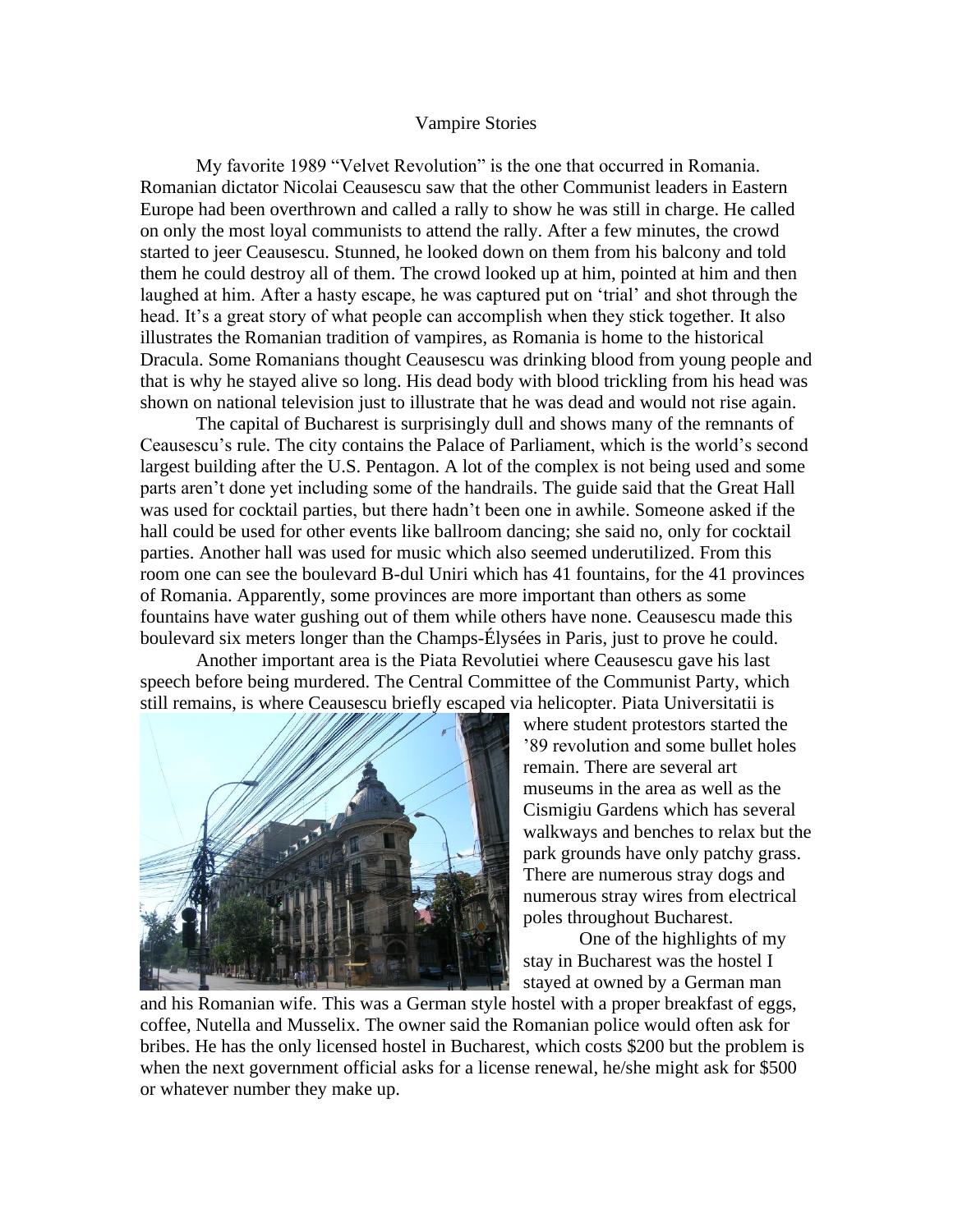More appealing and more exotic is a venture into Transylvania to chase Dracula's spirit. Many use Brasov as a base. The Black Church holds regular classical organ concerts and St. Nicolai Cathedral is also attractive. Near the cathedral is the first primary school in Romania, started in 1761. The city also boasts the world's narrowest street, a charming park and garden and a Hollywood-type sign on the hill overlooking the city. The Brasov History Museum concentrates on the Middle Ages.

From Brasov one can visit Bran, home of Dracula's castle. The real-life Dracula, Vlad Tepes, supposedly stayed here for a period of time. The castle is located on top of a

hill but is a fairly average castle with white and reddish-brown tiles. There is a headstone, apparently for Vlad's wife, who committed suicide when the Turks tricked her into believing Vlad had died in battle. There is a small pool at the base of the castle and an old replica village near the entrance. The Dracula theme can be found throughout the city including Dracula parking and vampire camping. For sale was vampire beer and Dracula wine which was more



cloudy and more fruity than regular wine.

Returning from Bran to Brasov is the city of Rasnov. The city also has a



'Hollywood'-style sign overlooking the city. The Rasnov Fortress is the castle that "Lord of the Rings' is based off of. It's a more difficult hike to the castle in comparison to Bran but a more eye-catching castle. The complex has many buildings and an area to try some archery.

Another Transylvanian city is Sinaia located in the Bucegi Mountains. Due to the mountains, many hikes into the hills. The atmosphere is similar to the Bavarian Alps with many

Germanic houses, restaurants, geraniums, accentuated with a man playing Christmas songs on his flute at the top of the hill. Until fairly recently about one-third of the population was of German descent. There is a cable car down as well as a minibus or one could walk, but I choose a minibus as my legs were starting to twitch.

The city itself is worth a look and has two castles about a mile from the city center. Nearly the whole mile consists of souvenirs many with the Dracula theme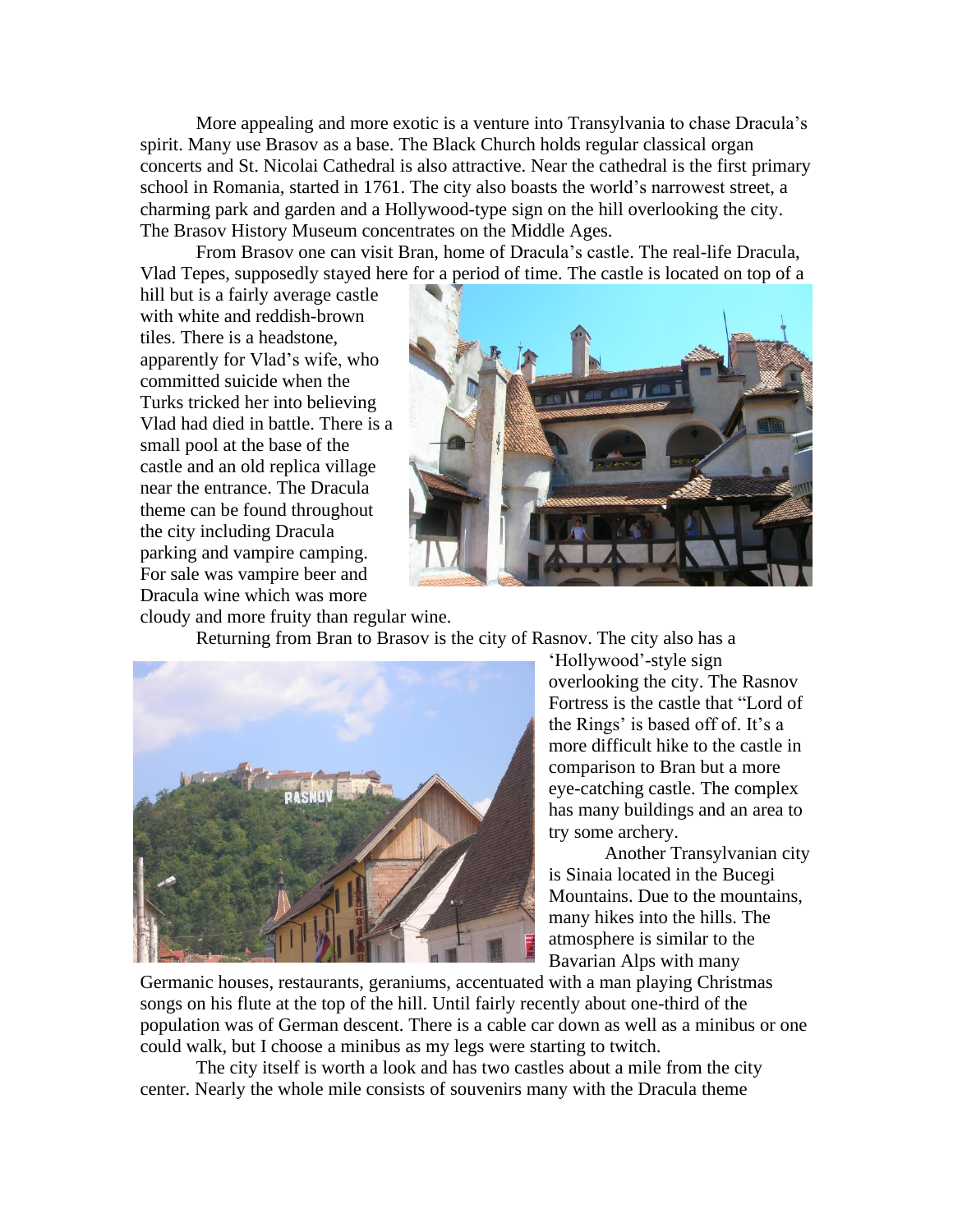although these castles have nothing to do with Vlad Tepes or Dracula. Peles Castle has Arabic, Indian and Italian styled rooms, and a sculpture garden. Nearby is the Pelisor Palace which is not as exquisite.

The area to the northeast of Transylvania is known as Bucovina with the most important city being Suceava. There is a new monastery being built in the city. An old inn dating from the late 1500's serves as the Ethnographic Museum and has a collection of folk costumes and old crafts. Crossing Cetatu Creek is a series of attractions. The Stephen the Great statue is dedicated to an early Moldavian leader. Moving through a forested area is a folk museum. Finally, there is a fifteenth century citadel that helped the Romanians withstand Ottoman attack.

Many visit the Bucovina area to see the several monasteries in the area. The most accessible is the Humor Monastery, which dates to the sixteenth century. In addition to viewing the monastery, one can see traditional rural life as the monastery is four miles from the city. The clopping of horse hoofs and the sounds of their bells as they trotted is a vivid memory. The horses were transporting milk that milkmen distributed in ten gallon barrels, which hasn't been commonly seen in the US for over fifty years.

Returning to the city, one can take a long walk to the Voronet Monastery. The walk is pleasant as there are cute small houses with immaculately kept gardens. The outside of the monastery is more attractive than the inside. The depictions on the wall include the stories of *Genesis* and the *Resurrection*.

I stayed on a farmhouse just outside of Suceava, which was a welcome change.

There were no cars to wake me in the morning. No drunks to keep me up at night. I was able to see life in the country which was obviously quite a contrast from life in Bucharest or even Brasov. One can see farmers returning from the field with seven-foot cycles. The farmhouse was also close to the train station so there was easy access to the city of Suceava.

While at the train station, I saw a strange sight. There was a photograph of a



dead person, obviously shot dead, in a hay field hanging next to the arrival and departure schedules. I assume this was a criminal shot dead by the police. Instead of hanging up a top ten list of fugitives the Romanians hung up pictures of bloody, dead fugitives. This might relate back to Ceausescu's death.

One of the major topics of discussion in Romania is that of the Roma, or Gypsies. I was surprised by how many people would overtly say "I hate Romas." But considering the candid way of Romanians, it may not be a surprise. The Roma could be found largely in bus and train stations, which fits in with their traditional vagabond lifestyle. There are attempts to change this lifestyle to be more stable, but it is a slow process.